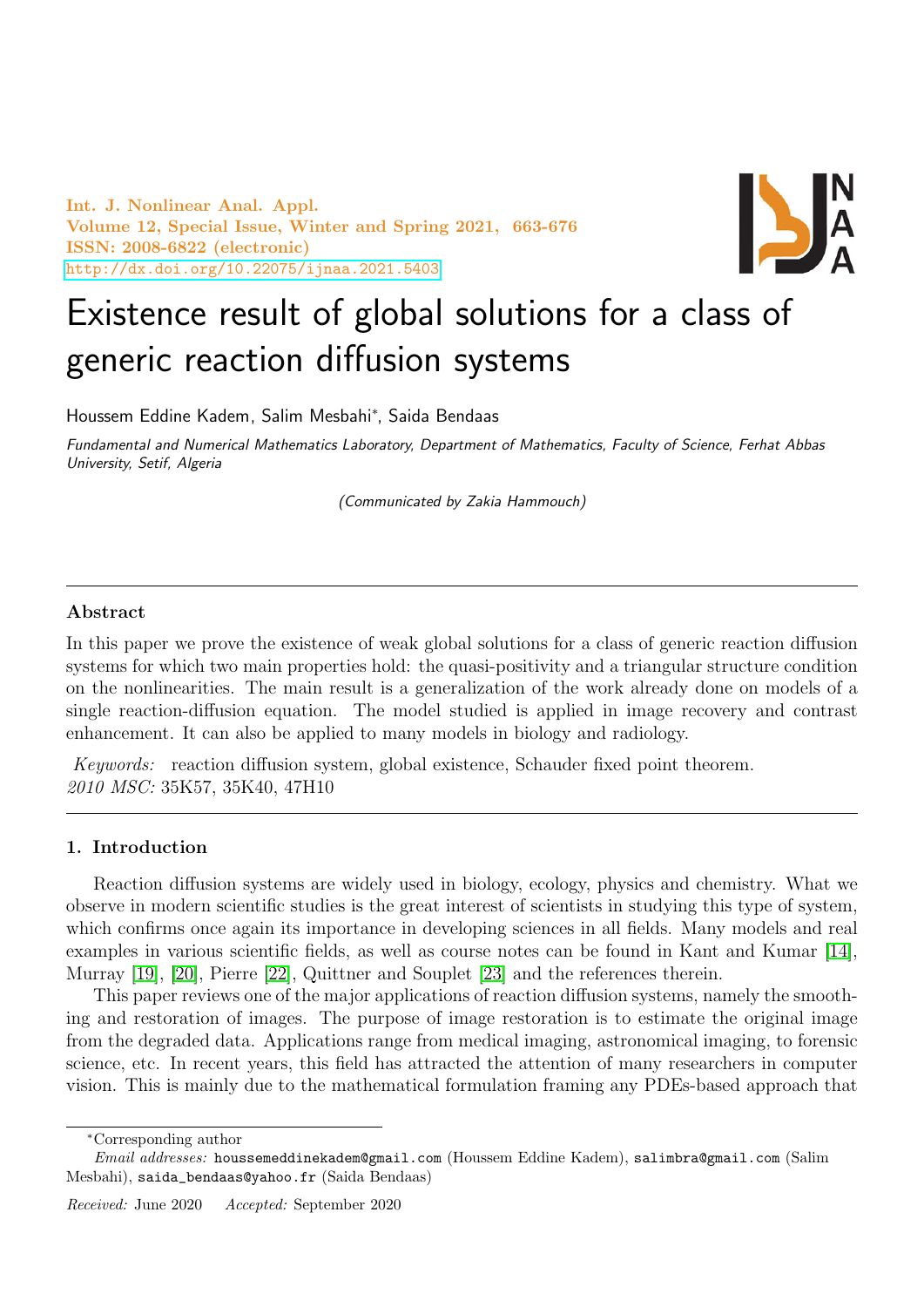can give a good justification and explanation of the results obtained through these traditional and heuristic methods in image processing.

There are many important studies and models that have been studied in recent decades on image processing and its applications. The reader can see some of them and some similar models of the problem that we will study in this paper in Alaa et al. [\[1\]](#page-12-0)-[\[4\]](#page-12-1) and [\[17\]](#page-13-5), Alvarez et al. [\[5\]](#page-12-2) and [\[6\]](#page-12-3), Catté et al. [\[9\]](#page-12-4), Weickert et al. [\[11\]](#page-12-5), [\[26\]](#page-13-6)-[\[28\]](#page-13-7), Hashemi et al. [\[12\]](#page-12-6), [\[13\]](#page-13-8), Morfu [\[18\]](#page-13-9) and the references therein. He will also find some of the methods and techniques used to study these questions. Concerning the fixed point theorems frequently used in the study of this type of problems, we recommend to the reader Du and Rassias [\[10\]](#page-12-7), Pata [\[21\]](#page-13-10) and Xu et al. [\[29\]](#page-13-11).

In this paper, we propose a new model of nonlinear generic reaction diffusion system applied to edge detection and image restoration. We tackle the problem of the global existence of solutions for the following system

<span id="page-1-0"></span>
$$
\begin{cases}\n\frac{\partial u}{\partial t} - \text{div} \left( A \left( |\nabla u_{\sigma}|\right) \nabla u \right) = f(t, x, u, v, w) & , \text{ in } Q_T \\
\frac{\partial v}{\partial t} - \text{div} \left( B \left( |\nabla v_{\sigma}|\right) \nabla v \right) = g(t, x, u, v, w) & , \text{ in } Q_T \\
\frac{\partial w}{\partial t} - d_w \Delta w = h(t, x, u, v, w) & , \text{ in } Q_T\n\end{cases}
$$
\n(1.1)

with the boundary conditions 
$$
\overline{a}
$$

$$
\frac{\partial u}{\partial v} = \frac{\partial v}{\partial v} = \frac{\partial w}{\partial v} = 0 \quad , \quad \text{on } \Sigma_T \tag{1.2}
$$

and the initial conditions

<span id="page-1-1"></span>
$$
u(0, x) = u_0(x)
$$
,  $v(0, x) = v_0(x)$ ,  $w(0, x) = w_0(x)$  in  $\Omega$  (1.3)

where  $\Omega$  is a smooth bounded domain in  $\mathbb{R}^n$  and  $T \in (0, \infty[, Q_T = ]0, T[ \times \Omega \text{ and } \Sigma_T = ]0, T[ \times \partial \Omega]$ where  $\partial\Omega$  denotes the boundary of  $\Omega$ . *v* is the outward normal to the domain and  $\frac{\partial}{\partial v}$  is the normal derivative.

Let  $\sigma > 0$ ,  $\nabla u_{\sigma}$ ,  $\nabla v_{\sigma}$  are the regularizations by convolution of  $\nabla u$  and  $\nabla v$  respectively. We define

$$
\nabla u_{\sigma} = \nabla (G_{\sigma} * u) \quad \text{and} \quad \nabla v_{\sigma} = \nabla (G_{\sigma} * v)
$$

where  $G_{\sigma}$  is the Gaussian function. The anisotropic diffusivities A and B are smooth nonincreasing functions, such that

$$
A(0) = B(0) = 1
$$
 and  $\lim_{s \to \infty} A(s) = \lim_{s \to \infty} B(s) = 0$ 

Note that the function  $s \mapsto \frac{1}{1+s}$  $\frac{1}{1+s^2}$  satisfies these conditions.

We have found a good idea to present our work as follows : In the next section, we present our main result. In the third section, we provide some preliminary results on our problem in the case where the nonlinearities are bound which we need later. In the last section, we truncate the problem and show that the approximate problem admits weak solutions using the Schauder fixed point Theorem. Afterward, we will provide some essential compactness and equi-integrability results in order to pass to the limit and rigorously demonstrate the existence of global weak solution to the considered model.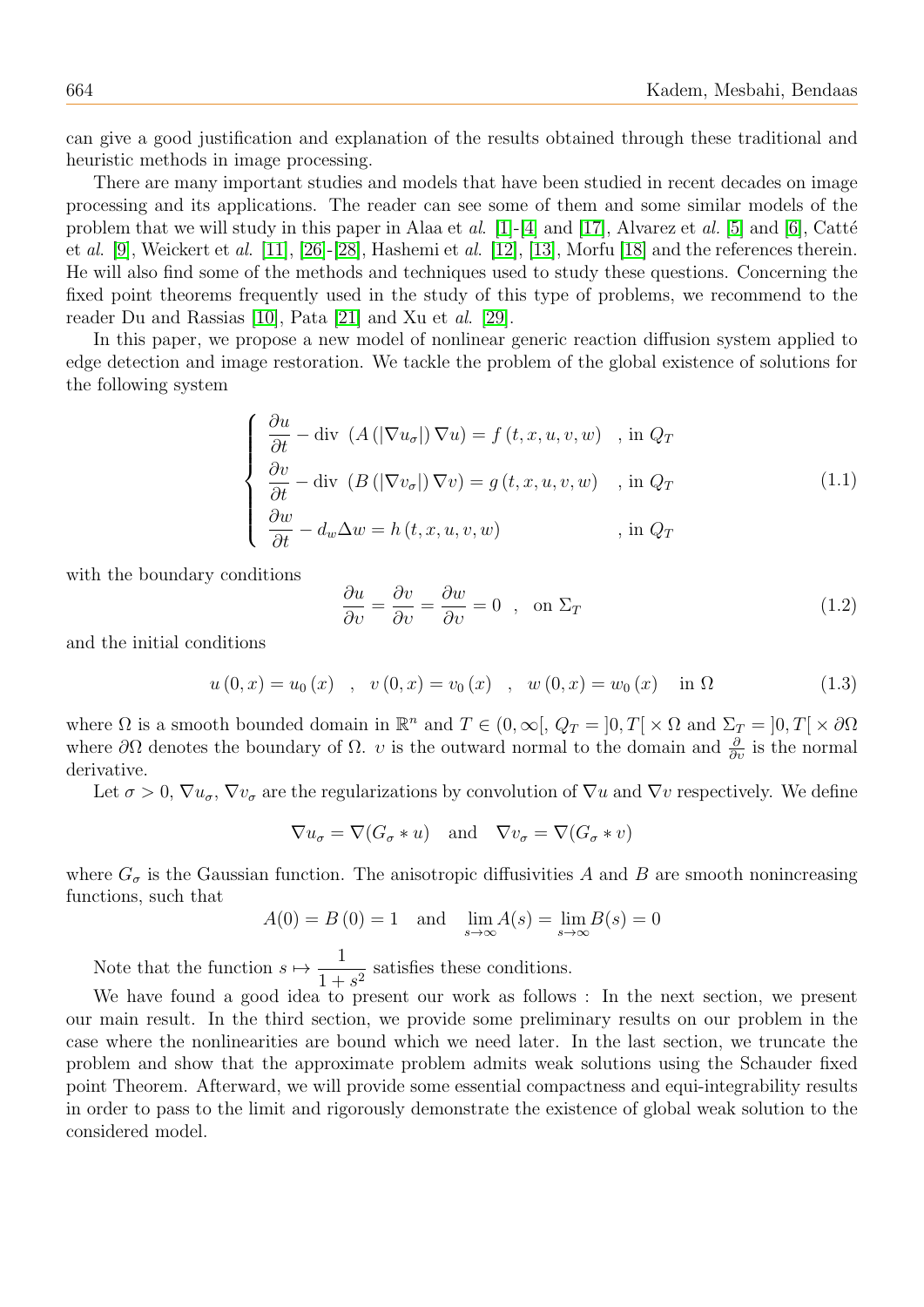## 2. Statement of the main result

#### 2.1. Assumptions

Throughout this note we will assume that : The nonlinear functions  $f, g, h: Q_T \times \mathbb{R}^2 \to \mathbb{R}$  are measurable and  $f(t, x, \cdot), g(t, x, \cdot), h(t, x, \cdot): \mathbb{R}^3 \to \mathbb{R}$  are continuous. In addition the nonlinearities satisfy the quasi-positivity property

<span id="page-2-0"></span>
$$
f(t, x, 0, s, q) \ge 0 \quad , \quad g(t, x, r, 0, q) \ge 0 \quad , \quad h(t, x, r, s, 0) \ge 0 \quad , \quad \forall r, s, q \ge 0 \tag{2.1}
$$

and the triangular structure condition

<span id="page-2-1"></span>
$$
\begin{cases}\n(f+g+h)(t,x,r,s,q) \le L_1(1+r+s+q) \\
(g+h)(t,x,r,s,q) \le L_2(1+r+s+q) \\
h(t,x,r,s,q) \le L_3(1+r+s+q)\n\end{cases}
$$
\n(2.2)

where  $L_1$ ,  $L_2$  and  $L_3$  are positive constants. Furthermore,

<span id="page-2-2"></span>
$$
\sup_{|r|+|s|+|q|\le R} (|f(t,x,r,s,q)|+|g(t,x,r,s,q)|+|h(t,x,r,s,q)|) \in L^1(Q_T)
$$
\n(2.3)

for  $R > 0$ . The initial conditions  $u_0, v_0, w_0$  are only assumed to be square integrable.

In Pierre [\[22\]](#page-13-3), we find some examples of reaction diffusion systems as models for very different applications and for which the two properties  $(2.1)$  $(2.1)$  and  $(2.2)$  $(2.2)$  hold. We also refer to Murray's books [\[19\]](#page-13-1) and [\[20\]](#page-13-2), in which we find many important models in multiple fields. An interesting example where the result of this paper can be applied is the Modified Fitz-Hugh-Nagumo Model for image restoration. To learn more about this model, we refer to Alaa and Zirhem [\[2\]](#page-12-8).

We introduce the notion of solution to the problem  $(1.1) - (1.3), (2.1) - (2.3)$  $(1.1) - (1.3), (2.1) - (2.3)$  $(1.1) - (1.3), (2.1) - (2.3)$  $(1.1) - (1.3), (2.1) - (2.3)$  $(1.1) - (1.3), (2.1) - (2.3)$  used here:

<span id="page-2-3"></span>**Definition 2.1.** We say that  $(u, v, w)$  is a weak solution of the system  $(1.1) - (1.3)$  $(1.1) - (1.3)$  under the assumptions  $(2.1) - (2.3)$  $(2.1) - (2.3)$ , if

(i) 
$$
u, v, w \in L^2(0,T; H^1(\Omega)) \cap C([0,T]; L^2(\Omega)),
$$
  
(ii)  $\forall \phi, \psi, \eta \in C^1(Q_T)$ , such that  $\phi(\cdot, T) = 0$ ,  $\psi(\cdot, T) = 0$  and  $\eta(\cdot, T) = 0$ , we have

$$
\int_{Q_T} -u \frac{\partial \phi}{\partial t} + A\left(|\nabla u_{\sigma}|\right) \nabla u \nabla \phi = \int_{Q_T} f(t, x, u, v, w) \phi + \int_{\Omega} u_0 \phi(0, \cdot)
$$
\n
$$
\int_{Q_T} -v \frac{\partial \psi}{\partial t} + B\left(|\nabla v_{\sigma}|\right) \nabla v \nabla \psi = \int_{Q_T} g(t, x, u, v, w) \psi + \int_{\Omega} v_0 \psi(0, \cdot)
$$
\n
$$
\int_{Q_T} -w \frac{\partial \eta}{\partial t} + d_w \nabla w \nabla \eta = \int_{Q_T} h(t, x, u, v, w) \eta + \int_{\Omega} w_0 \eta(0, \cdot)
$$

where  $f, g, h \in L^1(Q_T)$ .

#### 2.2. The main result

Now, we can state the main result of this work :

**Theorem 2.2.** Under the assumptions  $(2.1) - (2.3)$  $(2.1) - (2.3)$  $(2.1) - (2.3)$  $(2.1) - (2.3)$  $(2.1) - (2.3)$  and for a continuous functions f, g and h as described above. The reaction diffusion system  $(1.1) - (1.3)$  $(1.1) - (1.3)$  admits a global weak solution  $(u, v, w)$  in the sense defined in Definition [2.1](#page-2-3) for all  $u_0, v_0, w_0 \in L^2(\Omega)$  such that  $u_0, v_0, w_0$  are positive.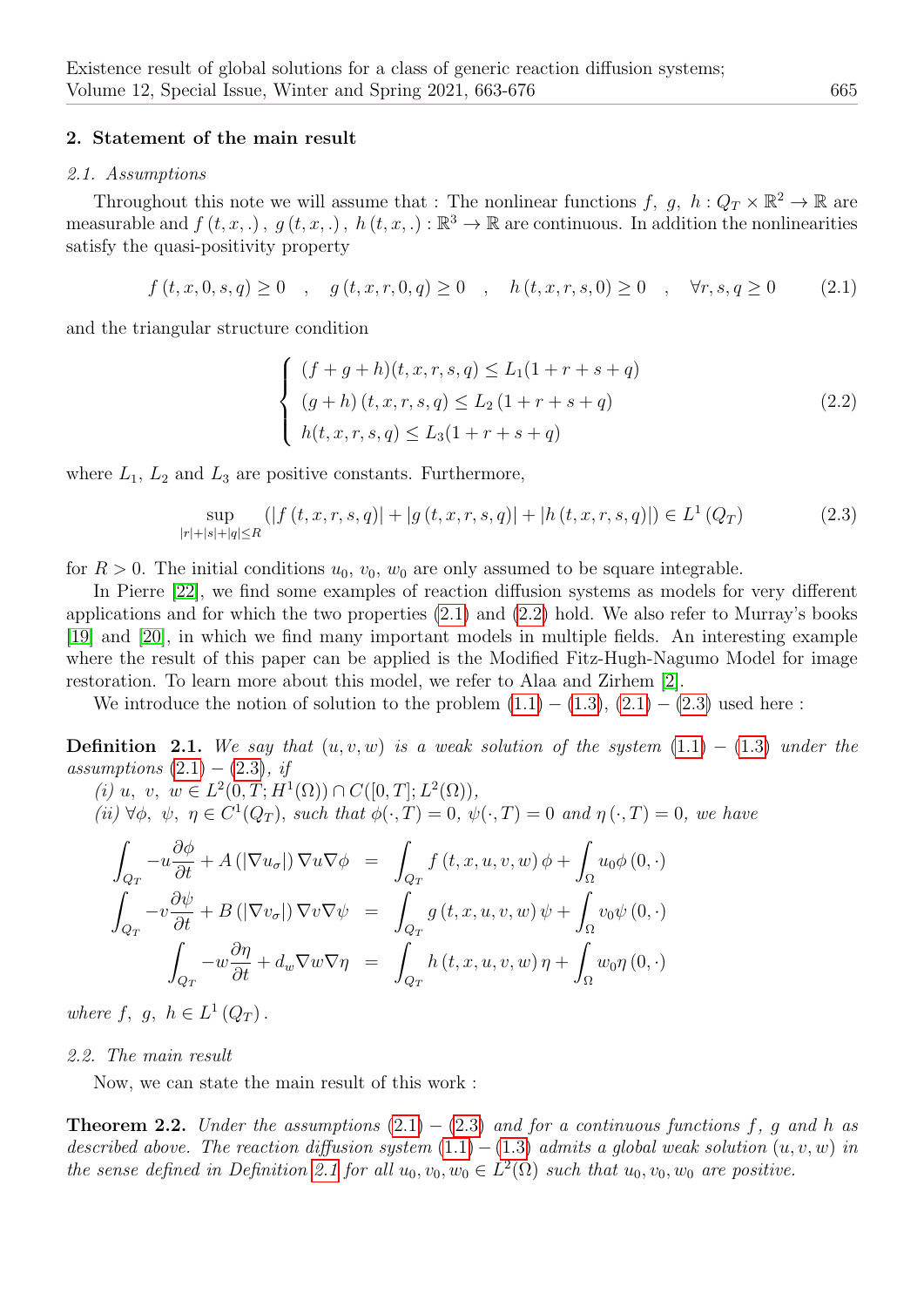#### 3. Preliminary results for bounded nonlinearities

Before treating the nonlinear case, we will prove an existence result for bounded nonlinearities. In what follows, we denote  $\mathcal{V} = H^1(\Omega)$  and  $\mathcal{H} = L^2(\Omega)$ .

<span id="page-3-2"></span>**Theorem 3.1.** Under the above assumptions on the nonlinearities, if there exist  $M_1$ ,  $M_2$ ,  $M_3 \geq 0$ , such that for almost every  $(t, x) \in Q_T$ ,

$$
|f(t, x, r, s, q)| \le M_1 \quad , \quad |g(t, x, r, s, q)| \le M_2 \quad , \quad |h(t, x, r, s, q)| \le M_3 \quad , \quad \forall r, s, q \in \mathbb{R}
$$

then for every  $u_0, v_0, w_0 \in L^2(\Omega)$ , there exists a weak solution  $(u, v, w)$  to the considered system  $(1.1)-(1.3)$  $(1.1)-(1.3)$  $(1.1)-(1.3)$ . Moreover there exists a constant C depends on  $M_1$ ,  $M_2$ ,  $M_3$ ,  $\sigma$ ,  $T$ ,  $||u_0||_{L^2(\Omega)}$ ,  $||v_0||_{L^2(\Omega)}$ and  $||w_0||_{L^2(\Omega)}$ , such that

$$
||(u, v, w)||_{L^{\infty}(0,T; \mathcal{H})^2} + ||(u, v, w)||_{L^2(0,T; \mathcal{V})^2} \leq C
$$

Furthermore, if  $u_0$ ,  $v_0$ ,  $w_0$  are positive and f, q, h are quasi-positive then  $u(t, x) \geq 0$ ,  $v(t, x) \geq 0$ and  $w(t, x) \geq 0$  for a.e.  $(t, x) \in Q_T$ .

Proof . We introduce the space

$$
\mathcal{W}(0,T) = \left\{ u, v, w \in L^2(0,T;\mathcal{V}) \cap L^\infty(0,T;\mathcal{H}) \mid \frac{\partial u}{\partial t}, \frac{\partial v}{\partial t}, \frac{\partial w}{\partial t} \in L^2(0,T;\mathcal{V}') \right\}
$$

Let  $z = (z_1, z_2, z_3) \in \mathcal{W}(0,T)$  and let  $(u, v, w)$  be the solution of a linearization of problem  $(1.1) - (1.3), (2.1) - (2.3)$  $(1.1) - (1.3), (2.1) - (2.3)$  $(1.1) - (1.3), (2.1) - (2.3)$  $(1.1) - (1.3), (2.1) - (2.3)$  $(1.1) - (1.3), (2.1) - (2.3)$  $(1.1) - (1.3), (2.1) - (2.3)$  given by

<span id="page-3-1"></span>
$$
\begin{cases}\n(u, v, w) \in L^{2}(0, T; \mathcal{V}) \cap C(0, T; \mathcal{H}) \\
\forall \phi, \psi, \eta \in C^{1}(Q_{T}) \text{ such that } \phi(\cdot, T) = 0, \psi(\cdot, T) = 0, \eta(\cdot, T) = 0 \\
\int_{Q_{T}} -u \frac{\partial \phi}{\partial t} + A\left( |\nabla(z_{1})_{\sigma}|\right) \nabla u \nabla \phi = \int_{Q_{T}} f\left(t, x, z_{1}, z_{2}, z_{3}\right) \phi + \int_{\Omega} u_{0} \phi\left(0, \cdot\right) \\
\int_{Q_{T}} -v \frac{\partial \psi}{\partial t} + B\left( |\nabla(z_{2})_{\sigma}|\right) \nabla v \nabla \psi = \int_{Q_{T}} g\left(t, x, z_{1}, z_{2}, z_{3}\right) \psi + \int_{\Omega} v_{0} \psi\left(0, \cdot\right) \\
\int_{Q_{T}} -w \frac{\partial \eta}{\partial t} + d_{w} \nabla w \nabla \eta = \int_{Q_{T}} h\left(t, x, z_{1}, z_{2}, z_{3}\right) \eta + \int_{\Omega} w_{0} \eta\left(0, \cdot\right)\n\end{cases}
$$
\n(3.1)

The application  $z \in \mathcal{W}(0,T) \mapsto (u, v, w) \in \mathcal{W}(0,T)$  is clearly well defined. In fact,  $z_1, z_2, z_3$  are in  $L^{\infty}(0,T;\mathcal{H})$ ,  $G_{\sigma}$  is  $C^{\infty}(Q_T)$  therefore  $A(|\nabla(z_1)_{\sigma}|)$  and  $B(|\nabla(z_2)_{\sigma}|)$  are in  $C^{\infty}(Q_T)$  and since A and  $B$  are nonincreasing, it results

<span id="page-3-0"></span>
$$
a \le A\left(|\nabla z_{\sigma}|\right) \le b \quad \text{and} \quad c \le B\left(|\nabla z_{\sigma}|\right) \le d\tag{3.2}
$$

where  $b, d > 0$  and a, c are a positive constants which only depend on A and B respectively. The property [\(3](#page-3-0).2) with the fact that nonlinearities are bounded implies that the differential operators in [\(3](#page-3-1).1) are continuous and coercive thus by application of the standard theory of Partial Differential Equations, we obtain  $(u, v, w)$  the solution of the linearized problem (3.[1\)](#page-3-1). To learn more about this existence, we refer to Amann [\[7\]](#page-12-9), Benilan and Brezis [\[8\]](#page-12-10) and Lions [\[16\]](#page-13-12).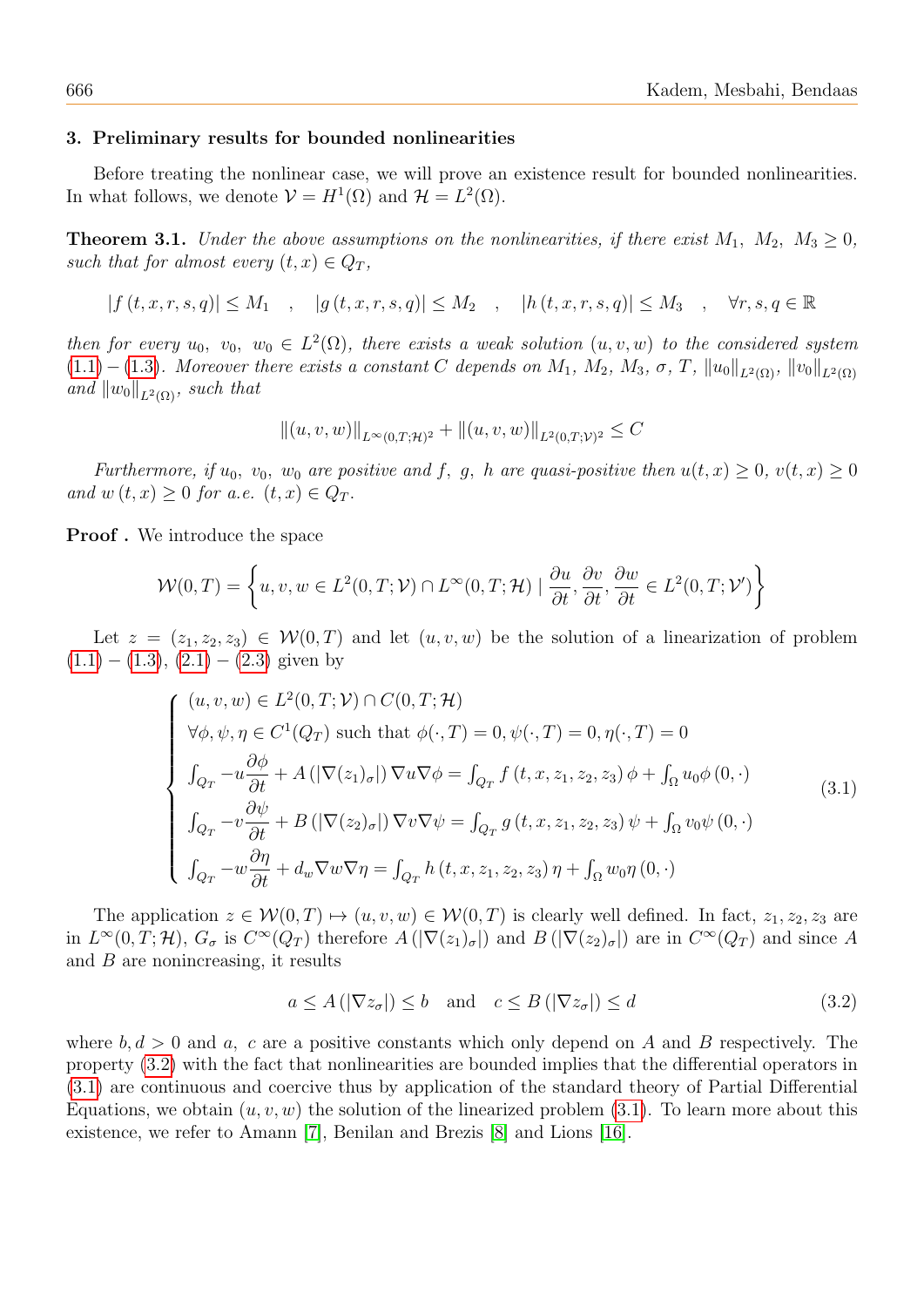Now, we establish some important estimates to reformulate the problem in the form of a fixed point problem. The following result holds for  $t \in [0, T]$ .

<span id="page-4-0"></span>
$$
\begin{cases} \frac{1}{2} \int_{\Omega} u^{2}(t) + \int_{Q_{T}} A\left( |\nabla(z_{1})_{\sigma}|\right) |\nabla u|^{2} = \frac{1}{2} \int_{\Omega} u_{0}^{2} + \int_{Q_{T}} u f(t, x, z_{1}, z_{2}, z_{3}) \\ \frac{1}{2} \int_{\Omega} v^{2}(t) + \int_{Q_{T}} B\left( |\nabla(z_{2})_{\sigma}|\right) |\nabla v|^{2} = \frac{1}{2} \int_{\Omega} v_{0}^{2} + \int_{Q_{T}} v g(t, x, z_{1}, z_{2}, z_{3}) \\ \frac{1}{2} \int_{\Omega} w^{2}(t) + d_{w} \int_{Q_{T}} |\nabla w|^{2} = \frac{1}{2} \int_{\Omega} w_{0}^{2} + \int_{Q_{T}} w h(t, x, z_{1}, z_{2}, z_{3}) \end{cases}
$$
(3.3)

Consequently,

<span id="page-4-1"></span>
$$
\begin{cases}\n\int_{\Omega} u^2(t) \leq M_1 + \int_{Q_T} u^2 + \int_{\Omega} u_0^2 \\
\int_{\Omega} v^2(t) \leq M_2 + \int_{Q_T} v^2 + \int_{\Omega} v_0^2 \\
\int_{\Omega} w^2(t) \leq M_3 + \int_{Q_T} w^2 + \int_{\Omega} w_0^2\n\end{cases}
$$
\n(3.4)

Using Gronwall's inequality, we get

$$
\begin{cases} \n\int_{Q_T} u^2 \leq (e^T - 1) \left( M_1 + \int_{\Omega} u_0^2 \right) \\
\int_{Q_T} v^2 \leq (e^T - 1) \left( M_2 + \int_{\Omega} v_0^2 \right) \\
\int_{Q_T} w^2 \leq (e^T - 1) \left( M_3 + \int_{\Omega} w_0^2 \right)\n\end{cases}
$$

By substituting the above expression in (3.[3\)](#page-4-0), we obtain

$$
\begin{cases}\n\sup_{0 \le t \le T} \int_{\Omega} u^2(t) \le M_1 + (e^T - 1) \left( M_1 + \int_{\Omega} u_0^2 \right) + \int_{\Omega} u_0^2 := C_u \\
\sup_{0 \le t \le T} \int_{\Omega} v^2(t) \le M_2 + (e^T - 1) \left( M_2 + \int_{\Omega} v_0^2 \right) + \int_{\Omega} v_0^2 := C_v \\
\sup_{0 \le t \le T} \int_{\Omega} w^2(t) \le M_3 + (e^T - 1) \left( M_3 + \int_{\Omega} w_0^2 \right) + \int_{\Omega} w_0^2 := C_w\n\end{cases}
$$

Therefore by setting  $C_1 = \max\{C_u, C_v, C_w\}$ , we obtain

$$
||(u, v, w)||_{L^{\infty}(0,T; \mathcal{H})^3} \leq C_1
$$

Using  $(3.3)$  $(3.3)$  and  $(3.4)$  $(3.4)$ , we deduce

$$
\begin{cases} \n\int_{Q_T} u^2 + |\nabla u|^2 \le \frac{M_1 + \int_{Q_T} u^2 + \int_{\Omega} u_0^2}{\min\left\{\frac{1}{2}, a\right\}} \le C_u' \\
\int_{Q_T} v^2 + |\nabla v|^2 \le \frac{M_2 + \int_{Q_T} v^2 + \int_{\Omega} v_0^2}{\min\left\{\frac{1}{2}, b\right\}} \le C_v' \\
\int_{Q_T} w^2 + |\nabla w|^2 \le \frac{M_3 + \int_{Q_T} w^2 + \int_{\Omega} w_0^2}{\min\left\{\frac{1}{2}, d_w\right\}} \le C_w' \n\end{cases}
$$

Setting  $C_2 = \max \{C'_u, C'_v, C'_w\}$ , we conclude that

$$
||(u, v, w)||_{L^2(0,T; \mathcal{V})^3} \leq C_2
$$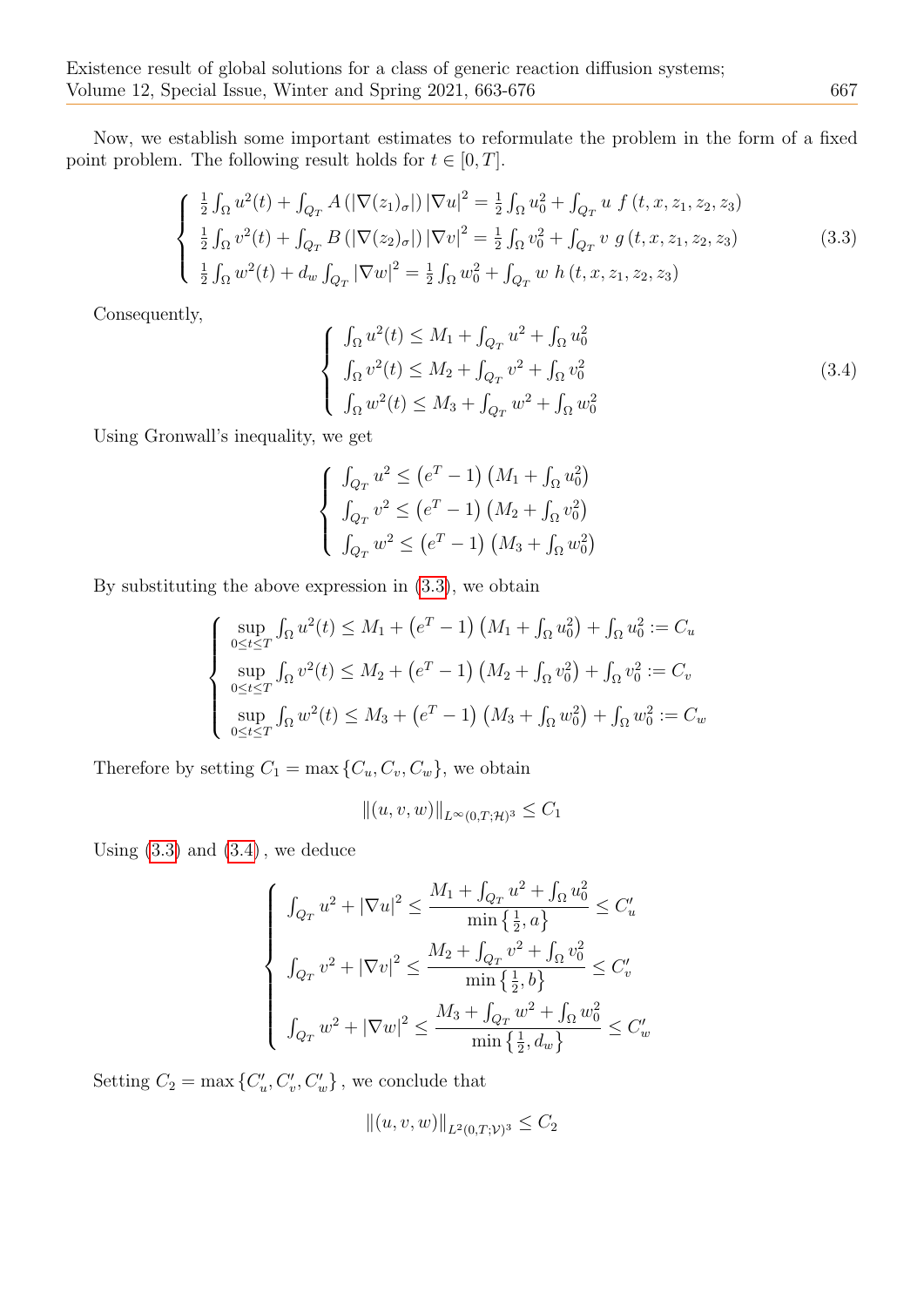Next we estimate  $\frac{\partial u}{\partial x}$  $\frac{\partial u}{\partial t}$ ,  $\frac{\partial v}{\partial t}$  and  $\frac{\partial w}{\partial t}$  in  $L^2(0,T; \mathcal{V}')$ . We know that  $\sqrt{ }$  $\int$  $\begin{array}{c} \end{array}$  $\frac{\partial u}{\partial t} = \text{div}(A(|\nabla u_{\sigma}|) \nabla u) + f(t, x, u, v, w))$  $\frac{\partial v}{\partial t} = \text{div} \left( B \left( |\nabla v_{\sigma}| \right) \nabla v \right) + g \left( t, x, u, v, w \right)$ ∂w  $\frac{\partial u}{\partial t} = d_w \Delta w + h(t, x, u, v, w)$ 

 $\sqrt{ }$ 

 $\begin{array}{c} \hline \end{array}$ 

 $\begin{array}{c} \hline \end{array}$ 

It follows that

$$
\left\|\frac{\partial u}{\partial t}\right\|_{L^2(0,T;\mathcal{V}')} \leq C \left\|\nabla u\right\|_{L^2(Q_T)} + M_1T
$$

$$
\left\|\frac{\partial v}{\partial t}\right\|_{L^2(0,T;\mathcal{V}')} \leq C' \left\|\nabla v\right\|_{L^2(Q_T)} + M_2T
$$

$$
\left\|\frac{\partial w}{\partial t}\right\|_{L^2(0,T;\mathcal{V}')} \leq d_w \left\|\nabla w\right\|_{L^2(Q_T)} + M_3T
$$

and

$$
\left\{\begin{array}{l}\left\|\frac{\partial u}{\partial t}\right\|_{L^{2}(0,T; \mathcal{V}')} \leq CC_{1} + M_{1}T\\ \left\|\frac{\partial v}{\partial t}\right\|_{L^{2}(0,T; \mathcal{V}')} \leq C'C_{1} + M_{2}T\\ \left\|\frac{\partial w}{\partial t}\right\|_{L^{2}(0,T; \mathcal{V}')} \leq d_{w}C_{1} + M_{3}T\end{array}\right.
$$

Eventually,

$$
\left\| \left( \frac{\partial u}{\partial t}, \frac{\partial v}{\partial t}, \frac{\partial w}{\partial t} \right) \right\|_{L^2(0,T;V')} \le \max \left\{ CC_1 + M_1T, C'C_1 + M_2T, d_wC_1 + M_3T \right\} := C_3
$$

Now, we can apply the Schauder fixed point Theorem in the functional space

$$
\mathcal{W}_0(0,T) = \{u, v, w \in L^2(0,T; \mathcal{V}) \cap L^{\infty}(0,T; \mathcal{H}) : ||(u, v, w)||_{L^{\infty}(0,T; \mathcal{H})^3} \leq C_1; ||(u, v, w)||_{L^2(0,T; \mathcal{V})^3} \leq C_2; \quad \left\| \left( \frac{\partial u}{\partial t}, \frac{\partial v}{\partial t}, \frac{\partial w}{\partial t} \right) \right\|_{L^2(0,T; \mathcal{V}')} \leq C_3, u(\cdot, 0) = u_0, \quad v(\cdot, 0) = v_0, \quad w(\cdot, 0) = w_0 \}
$$

We can easily verify that  $W_0(0,T)$  is a nonempty closed convex in  $W(0,T)$ . To use Schauder's Theorem, we will show that the application

$$
F: z \in \mathcal{W}_0(0,T) \longrightarrow F(z) = (u,v,w) \in \mathcal{W}_0(0,T)
$$

is weakly continuous.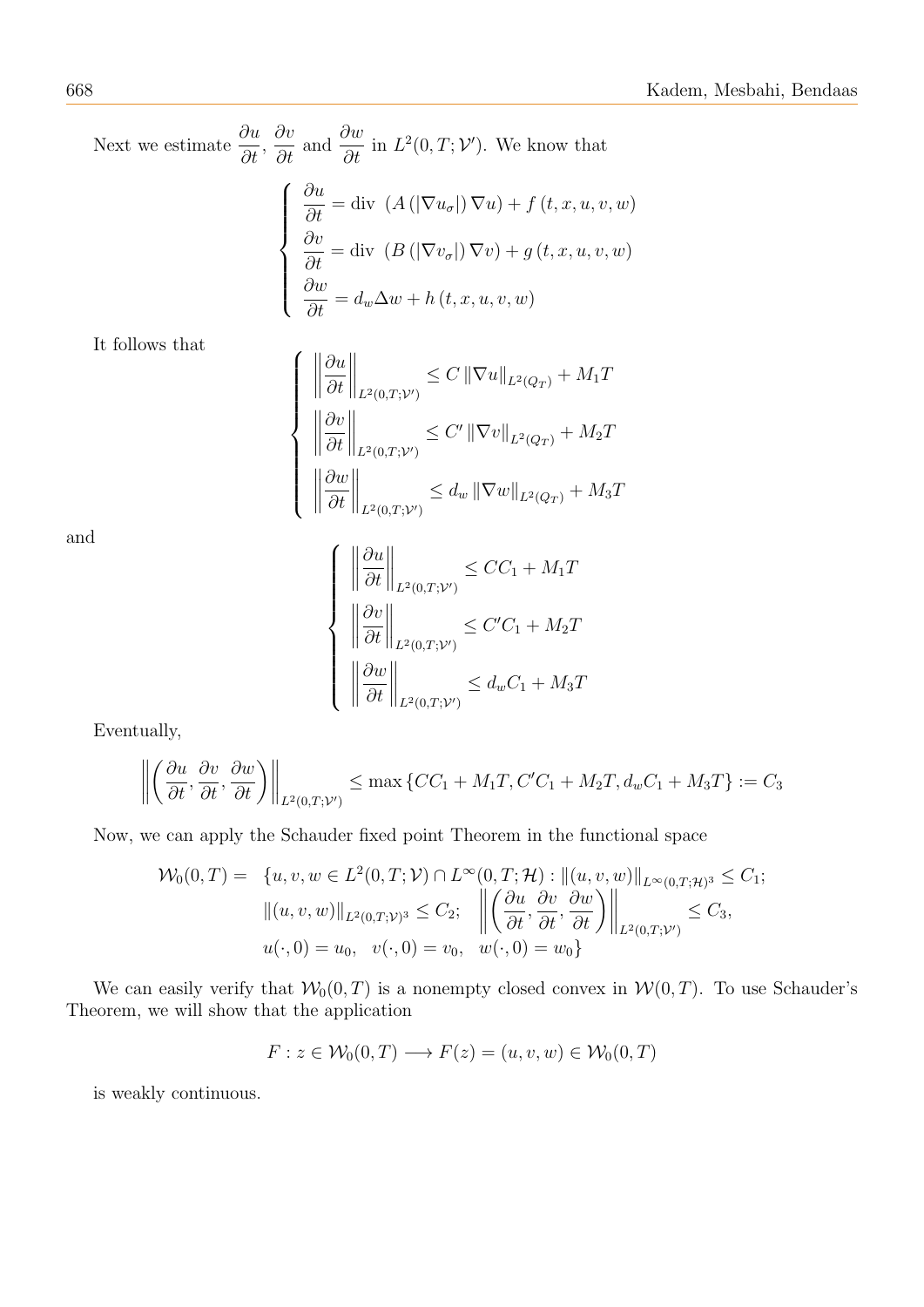Let us consider a sequence  $z_n \in W_0(0,T)$  such that  $z_n$  converges weakly in  $W_0(0,T)$  toward z, and let  $F(z_n) = (u_n, v_n, w_n)$ . Thus,

<span id="page-6-0"></span>
$$
\begin{cases}\n\frac{\partial u_n}{\partial t} = \text{div} \left( A \left( |\nabla z_{1n_\sigma}|\right) \nabla u_n \right) + f \left( t, x, u_n, v_n, w_n \right) \\
\frac{\partial v_n}{\partial t} = \text{div} \left( B \left( |\nabla z_{2n_\sigma}|\right) \nabla v_n \right) + g \left( t, x, u_n, v_n, w_n \right) \\
\frac{\partial w_n}{\partial t} = d_w \Delta w_n + h \left( t, x, u_n, v_n, w_n \right)\n\end{cases} \tag{3.5}
$$

Based on the previous estimation,  $(u_n, v_n, w_n)$  is bounded in  $L^2(0,T; \mathcal{V})^3$  and  $\left(\frac{\partial u_n}{\partial x}\right)$  $\frac{\partial u_n}{\partial t},$  $\partial v_n$  $\frac{\partial}{\partial t}$ ,  $\frac{\partial w_n}{\partial t}\bigg)$ is bounded in  $L^2(0,T; \mathcal{V}')^3$ . Then, by using Aubin-Simon compactness in Simon [\[25\]](#page-13-13), we have that

 $(u_n, v_n, w_n)$  is relatively compact on  $(L^2(Q_T))^3$ ; which allows us to extract a subsequence denoted  $z_n = (u_n, v_n, w_n)$ , such that:

- $u_n \rightharpoonup u$ ,  $v_n \rightharpoonup v$  and  $w_n \rightharpoonup w$  in  $L^2(0,T; \mathcal{V}),$
- $f(t, x, z_n) \to f(t, x, z)$ ,  $g(t, x, z_n) \to g(t, x, z)$  and  $h(t, x, z_n) \to h(t, x, z)$  in  $(L^2(Q_T))$ ,
- $u_n \to u$ ,  $v_n \to v$  and  $w_n \to w$  in  $L^2(0,T;\mathcal{H})$  and a.e in  $Q_T$ ,
- $\nabla u_n \rightharpoonup \nabla u$ ,  $\nabla v_n \rightharpoonup \nabla v$  and  $\nabla w_n \rightharpoonup \nabla w$  in  $L^2(0,T;\mathcal{H})$ ,
- $z_n \longrightarrow z$  in  $L^2(0,T;\mathcal{H})$  and a.e in  $Q_T$ ,
- $A(|\nabla z_{1n\sigma}|) \to A(|\nabla z_{1\sigma}|)$  and  $B(|\nabla z_{2n\sigma}|) \to B(|\nabla z_{2\sigma}|)$  in  $L^2(0,T;\mathcal{V}),$
- $\bullet$   $\frac{\partial u_n}{\partial t}$  $\frac{\partial u_n}{\partial t} \rightharpoonup$ ∂u  $\frac{\partial u}{\partial t}$ ,  $\partial v_n$  $\frac{\partial}{\partial t}$  →  $\frac{\partial v}{\partial t}$  and  $\frac{\partial w_n}{\partial t} \rightharpoonup$  $\partial w$  $\frac{\partial u}{\partial t}$  in  $L^2(0,T; \mathcal{V}')$ .

Using this convergences, we can pass to the limit in  $(3.5)$  $(3.5)$  and show that the limit u, v and w are solutions of the problem

$$
\begin{cases}\n\frac{\partial u}{\partial t} = \text{div} \left( A \left( |\nabla z_{1\sigma}| \right) \nabla u \right) + f \left( t, x, z_n \right) \\
\frac{\partial v}{\partial t} = \text{div} \left( B \left( |\nabla z_{2\sigma}| \right) \nabla v \right) + g \left( t, x, z_n \right) \\
\frac{\partial w}{\partial t} = d_w \Delta w + h \left( t, x, z_n \right)\n\end{cases}
$$

Thus  $F(z) = (u, v, w)$ , then F is weakly continuous which proves the desired results.

Note that the condition of quasi-positivity  $(2.1)$  $(2.1)$  leads to the positivity of u, v and w. For more details, we refer to Alaa et al. [\[4\]](#page-12-1) and [\[17\]](#page-13-5).  $\square$ 

# 4. Existence result for unbounded nonlinearities

## 4.1. Approximating scheme

First, we truncate f, g and h using truncation function  $\Psi_n \in C_c^{\infty}(\mathbb{R})$ , such that  $0 \leq \Psi_n \leq 1$  and

$$
\Psi_n(r) = \begin{cases} 0 & \text{if } |r| \le n \\ 1 & \text{if } |r| \ge n+1 \end{cases}
$$

We can say that the approximate problem

<span id="page-6-1"></span>
$$
\begin{cases}\n\frac{\partial u_n}{\partial t} = \text{div} \left( A \left( |\nabla u_{n\sigma}|\right) \nabla u_n \right) + f_n(t, x, u_n, v_n, w_n) \\
\frac{\partial v_n}{\partial t} = \text{div} \left( B \left( |\nabla v_{n\sigma}|\right) \nabla v_n \right) + g_n(t, x, u_n, v_n, w_n) \\
\frac{\partial w_n}{\partial t} = d_w \Delta w_n + h_n(t, x, u_n, v_n, w_n)\n\end{cases} \tag{4.1}
$$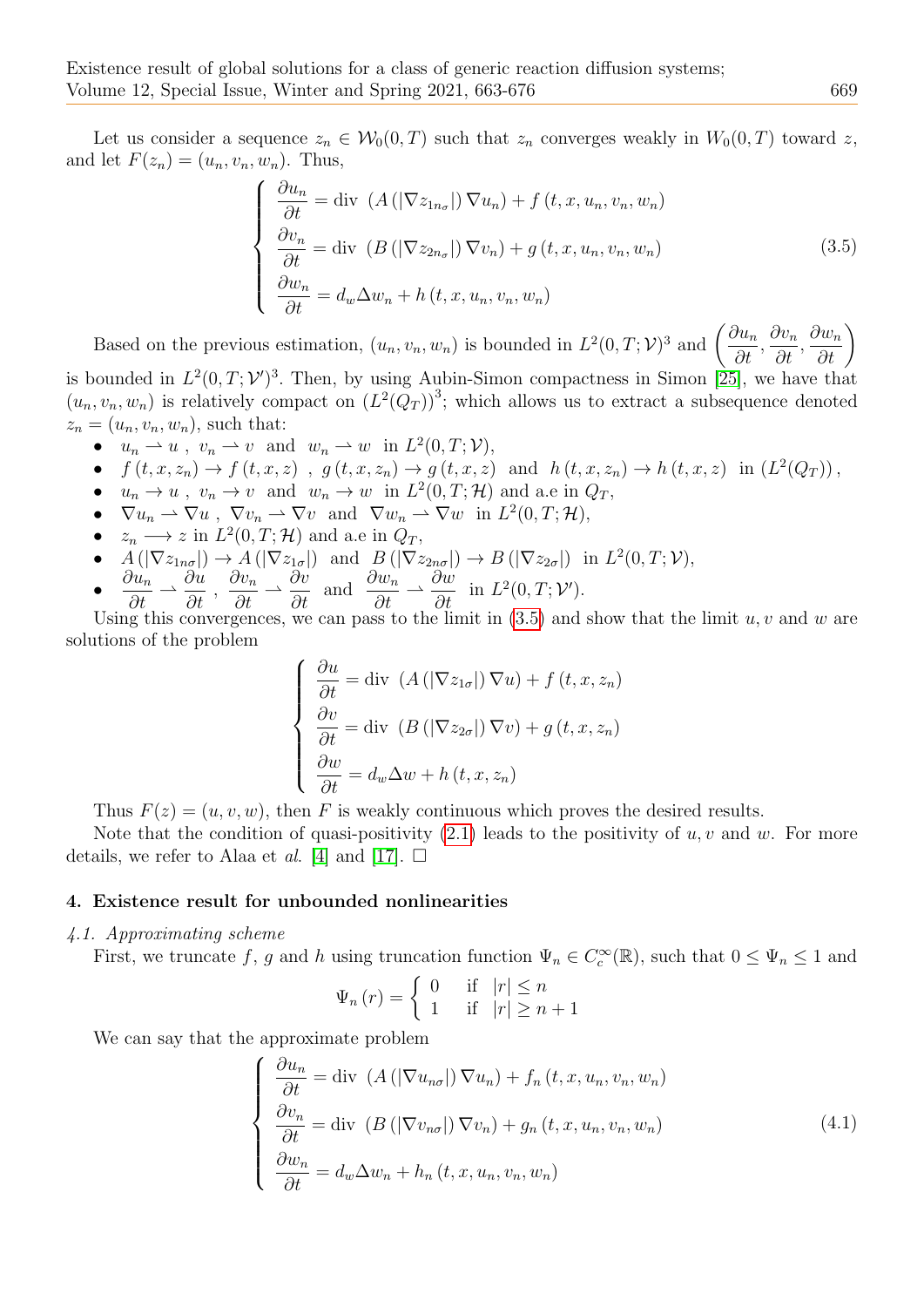where

$$
f_n(t, x, u_n, v_n, w_n) = \Psi_n(|u_n| + |v_n| + |w_n|) \cdot f(t, x, u_n, v_n, w_n)
$$
  
\n
$$
g_n(t, x, u_n, v_n, w_n) = \Psi_n(|u_n| + |v_n| + |w_n|) \cdot g(t, x, u_n, v_n, w_n)
$$
  
\n
$$
h_n(t, x, u_n, v_n, w_n) = \Psi_n(|u_n| + |v_n| + |w_n|) \cdot h(t, x, u_n, v_n, w_n)
$$

admits a weak solution by means of Theorem [3.1.](#page-3-2)

#### 4.2. A priori estimates

In what follows, In what follows,  $C$  denotes a constant independent of  $n$ . Now we show that up to a subsequences  $(u_n, v_n, w_n)$  converges to the weak solution  $(u, v, w)$  of problem  $(1.1)–(1.3), (2.1)–(2.3)$  $(1.1)–(1.3), (2.1)–(2.3)$  $(1.1)–(1.3), (2.1)–(2.3)$  $(1.1)–(1.3), (2.1)–(2.3)$  $(1.1)–(1.3), (2.1)–(2.3)$ . For this, we will prove some important results.

<span id="page-7-1"></span>**Lemma 4.1.** Under the assumptions of the main result and for  $(u_n, v_n, w_n)$  a weak solution of the truncated problem, there exists  $C > 0$ , such that

$$
||u_n + v_n + w_n||_{L^2(Q_T)} \le C \left[1 + ||v_n||_{L^2(Q_T)} + ||w_n||_{L^2(Q_T)}\right]
$$

Proof . This estimate is based on the duality method, for more details, see Pierre [\[22\]](#page-13-3). Let  $\theta \in \mathcal{C}^{\infty}_c(Q_T)$  be such that  $\theta \geq 0$  and let  $\phi$  be a solution of

<span id="page-7-0"></span>
$$
\begin{cases}\n\frac{-\partial \phi}{\partial t} - \text{div} \left( A \left( |\nabla u_{n\sigma}|\right) u_n \nabla \phi \right) = \theta \\
\frac{\partial \phi}{\partial n} = 0 \\
\phi(T, 0)\n\end{cases}
$$
\n(4.2)

We know that there exists  $C > 0$  such that  $\|\phi\|_{H^2(Q_T)} \leq C \|\theta\|_{L^2(Q_T)}$ . Further details can be found in Ladyzhenskaya et al. [\[15\]](#page-13-14) and Schmitt [\[24\]](#page-13-15). We set  $W = \exp(-L_1t)(u_n + v_n + w_n)$ , by the mass control the following inequality holds,

$$
\int_{Q_T} \partial_t W\phi + \int_{Q_T} \exp(-L_1 t) \left[ \operatorname{div} (A(|\nabla u_{n\sigma}|)u_n) + \operatorname{div} (B(|\nabla v_{n\sigma}|)v_n) + d_w \Delta w_n \right] \phi
$$
\n
$$
\leq \int_{Q_T} L_1 \exp(-L_1 t) \phi
$$

Integrating by parts and using [\(4](#page-7-0).2), we get

$$
\int_{Q_T} W\theta \le \int_{Q_T} \exp(-L_1 t) [d_w \Delta \phi - A(|\nabla u_{n\sigma}|) \Delta \phi - \nabla A(|\nabla u_{n\sigma}|) \nabla \phi - B(|\nabla v_{n\sigma}|) \Delta \phi - \nabla B(|\nabla v_{n\sigma}|) \nabla \phi] w_n \n+ \int_{Q_T} L_1 \exp(-L_1 t) \phi + \int_{\Omega} (u_0 + v_0 + w_0) \phi(0, \cdot)
$$

where  $A(|\nabla u_{n\sigma}|), B(|\nabla v_{n\sigma}|), \nabla A(|\nabla u_{n\sigma}|)$  and  $\nabla B(|\nabla v_{n\sigma}|)$  are bounded independently of n in  $L^{\infty}(Q_T)$ ; hence

$$
\int_{Q_T} W\theta \le C \left[ 1 + \|u_0 + v_0 + w_0\|_{L^2(\Omega)} + \|v_n\|_{L^2(Q_T)} + \|w_n\|_{L^2(Q_T)} \right] \|\phi\|_{H^2(Q_T)} \le C \left[ 1 + \|v_n\|_{L^2(Q_T)} + \|w_n\|_{L^2(Q_T)} \right] \|\theta\|_{L^2(Q_T)}.
$$

<span id="page-7-2"></span>which by duality completes the proof.  $\square$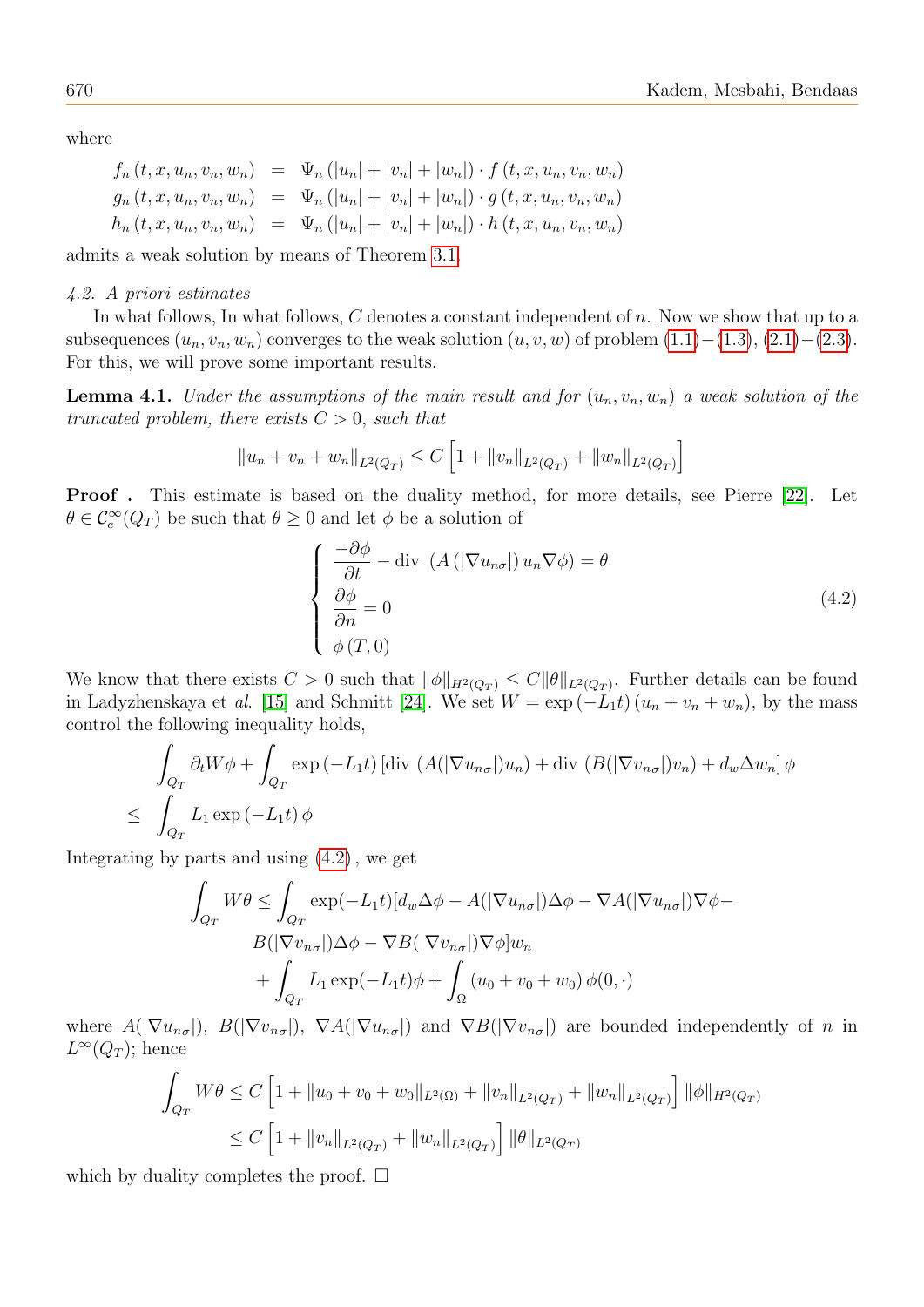**Lemma 4.2.** Let  $(u_n, v_n, w_n)$  be the solution of the approximate problem [\(4](#page-6-1).1). Then (i) There exists a constant M depending only on  $\int_{\Omega} u_0$ ,  $\int_{\Omega} v_0$ ,  $\int_{\Omega} w_0$ ,  $L_1$ , T and  $|\Omega|$ , such that

$$
\int_{Q_T} (u_n + v_n + w_n) \le M \quad , \quad \forall t \in [0, T]
$$

(ii) There exists  $C_1 > 0$ , such that

$$
\int_{Q_T} \left( \left| \nabla u_n \right|^2 + \left| \nabla v_n \right|^2 + \left| \nabla w_n \right|^2 \right) \le C_1
$$

(iii) There exists  $C_2 > 0$ , such that

$$
\int_{Q_T} (|f_n| + |g_n| + |h_n|) \le C_2
$$

**Proof** . (i) The triangular structure of problem  $(1.1) - (1.3), (2.1) - (2.3)$  $(1.1) - (1.3), (2.1) - (2.3)$  $(1.1) - (1.3), (2.1) - (2.3)$  $(1.1) - (1.3), (2.1) - (2.3)$  $(1.1) - (1.3), (2.1) - (2.3)$  implies that

$$
\frac{\partial u_n}{\partial t} + \frac{\partial v_n}{\partial t} + \frac{\partial w_n}{\partial t} - \text{div} \left( A \left( |\nabla u_{n\sigma}| \right) \nabla u_n \right) - \text{div} \left( B \left( |\nabla v_{n\sigma}| \right) \nabla v_n \right) - d_w \Delta w_n \le L_1 \left( 1 + u_n + v_n + w_n \right)
$$

The integration over  $Q_T$  leads to

$$
\int_{\Omega} (u_n + v_n + w_n)(t) \le \int_{\Omega} (u_0 + v_0 + w_0) + L_1 \int_{Q_T} (1 + u_n + v_n + w_n)
$$

According to Gronwall's Lemma, we get

$$
\int_{\Omega} (u_n + v_n + w_n) (t) \le \left[ \int_{\Omega} (u_0 + v_0 + w_0) + L_1 |Q_T| \right] \exp(L_1 T)
$$

It is what we want to prove.

(ii) We have

$$
\frac{\partial w_n}{\partial t} - d_w \Delta w_n = h_n \le L_3 \left( 1 + u_n + v_n + w_n \right)
$$

The integration over  $Q_T$  leads to

$$
\frac{1}{2} \int_{Q_T} (w_n^2)_t + d_w \int_{Q_T} |\nabla w_n|^2 \le L_3 \int_{Q_T} (1 + u_n + v_n + w_n) w_n
$$

According to Young's inequality and Lemma [4.1,](#page-7-1) we get

$$
\frac{1}{2} \int_{\Omega} w_n^2 + d_w \int_{Q_T} |\nabla w_n|^2 \leq \frac{1}{2} \int_{\Omega} w_0^2 + L_3 \left[ \int_{Q_T} (1 + u_n + v_n + w_n)^2 + \int_{Q_T} w_n^2 \right] \n\leq \frac{1}{2} \int_{\Omega} w_0^2 + C \int_{Q_T} w_n^2
$$

and by Gronwall's Lemma, we deduce that

$$
\int_{Q_T} w_n^2 \le C
$$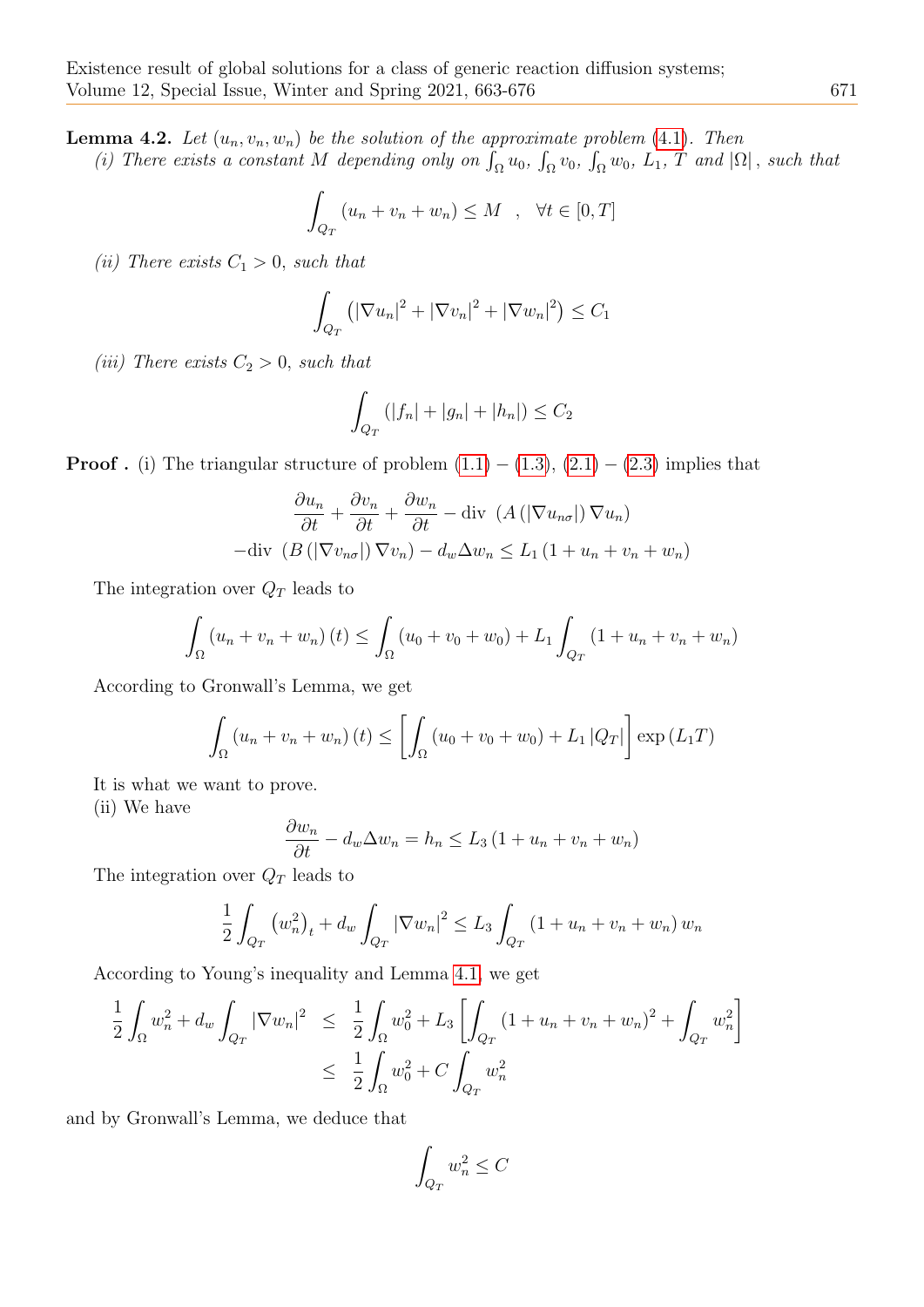which ensures that  $\int_{Q_T} |\nabla w_n|^2$  and  $\int_{Q_T} w_n^2$  are bounded. Now let us show that  $\int_{Q_T} |\nabla v_n|^2$  are bounded. We have  $v_n + w_n$  satisfies

$$
\partial_t (v_n + w_n) - \text{div} \left( B\left( |\nabla v_{n_\sigma}|\right) \nabla v_n \right) - d_w \Delta w_n = g_n + h_n \le L_2 \left( 1 + u_n + v_n + w_n \right)
$$

Letting  $\gamma = \exp(-L_2t)(v_n + w_n)$ , he comes

<span id="page-9-0"></span>
$$
\int_{Q_T} \frac{\partial \gamma}{\partial t} \gamma + I + \int_{Q_T} \exp(-L_2 t) d_w \nabla w_n \nabla (v_n + w_n) \le \int_{Q_T} \exp(-L_2 t) L_2 \gamma \tag{4.3}
$$

where

$$
I = \int_{Q_T} \exp(-L_2 t) B\left(|\nabla v_{n\sigma}|\right) \nabla v_n \nabla (v_n + w_n)
$$
  
= 
$$
\int_{Q_T} \exp(-L_2 t) B\left(|\nabla v_{n\sigma}|\right) |\nabla (v_n + w_n)|^2
$$
  
- 
$$
\int_{Q_T} \exp(-L_2 t) B\left(|\nabla v_{n\sigma}|\right) \nabla w_n \nabla (v_n + w_n)
$$

Since  $B(|\nabla v_{n_{\sigma}}|) \geq c$ , we have

$$
I \geq c \int_{Q_T} |\nabla (v_n + w_n)|^2 - \int_{Q_T} \exp(-L_2 t) B(|\nabla v_{n_\sigma}|) \nabla w_n \nabla (v_n + w_n)
$$

Substituting in [\(4](#page-9-0).3), he comes

$$
\frac{1}{2} \int_{\Omega} \gamma^2(T) + c \int_{Q_T} |\nabla (v_n + w_n)|^2
$$
  
\n
$$
\leq C + \int_{Q_T} \exp(-L_2 t) (d_w - B(|\nabla v_{n_\sigma}|)) \nabla w_n \nabla (v_n + w_n)
$$

According to Young's inequality on  $|\nabla v_n \nabla (v_n + w_n)|$ , we have

$$
c \int_{Q_T} |\nabla (v_n + w_n)|^2 \leq C + \int_{Q_T} \exp(-L_2 t) (d_w - d) \left[ \frac{|\nabla v_n|^2}{2\varepsilon} + \frac{\varepsilon |\nabla (v_n + w_n)|^2}{2} \right]
$$
  

$$
\leq C \left( 1 + \frac{\exp(-L_2 t) (d_w - d)}{2\varepsilon C} \left[ \int_{Q_T} |\nabla v_n|^2 + \varepsilon^2 \int_{Q_T} |\nabla (v_n + w_n)|^2 \right] \right)
$$
  

$$
\leq C \left( 1 + C \left( \varepsilon \right) \left[ \int_{Q_T} |\nabla v_n|^2 + \varepsilon^2 \int_{Q_T} |\nabla (v_n + w_n)|^2 \right] \right)
$$

Hence by choosing a suitable  $\varepsilon$  we deduce that  $\int_{Q_T} |\nabla (v_n + w_n)|^2$  is bounded and because  $\int_{Q_T} |\nabla w_n|^2$ is bounded,  $\int_{Q_T} |\nabla v_n|^2$  is bounded as well.  $Q_T$ 

In the same way, taking  $u_n + v_n + w_n$ , we deduce that  $\int_{Q_T} |\nabla (v_n + w_n + w_n)|^2$  is bounded and because  $\int_{Q_T} |\nabla w_n|^2$  and  $\int_{Q_T} |\nabla v_n|^2$  are bounded, we conclude that  $\int_{Q_T} |\nabla u_n|^2$  is bounded as well.

(iii) For  $w_n$  solution of

$$
\frac{\partial w_n}{\partial t} - d_w \Delta w_n = h_n \le L_3 \left( 1 + u_n + v_n + w_n \right)
$$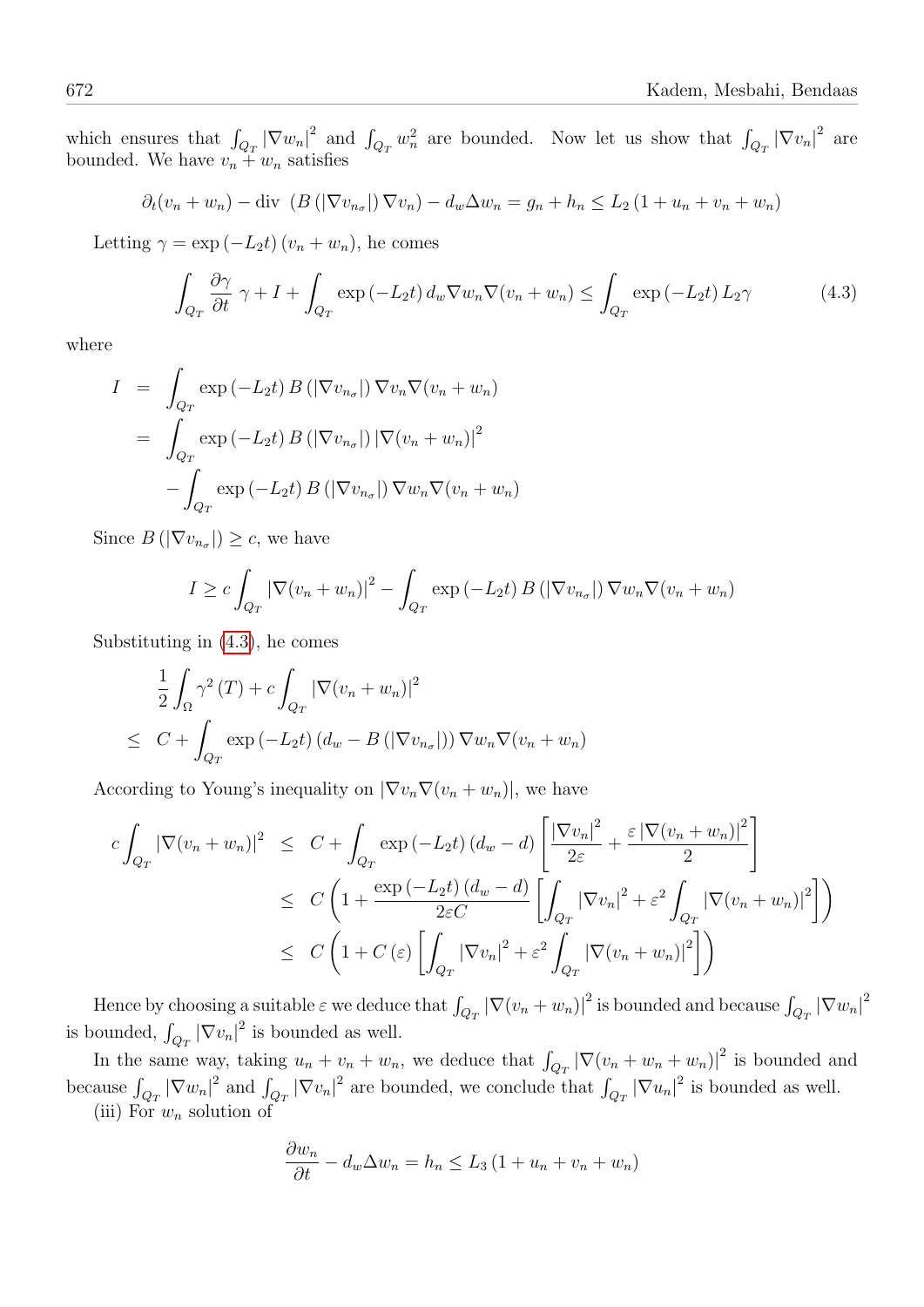We can write

$$
\frac{\partial w_n}{\partial t} - d_w \Delta w_n + L_3 (1 + u_n + v_n + w_n) - h_n = L_3 (1 + u_n + v_n + w_n)
$$

which implies

$$
\int_{Q_T} \frac{\partial w_n}{\partial t} + \int_{Q_T} [L_3 (1 + u_n + v_n + w_n)] - h_n = \int_{Q_T} L_3 (1 + u_n + v_n + w_n)
$$

Then

$$
\int_{\Omega} w_n(T) - \int_{\Omega} w_n(0) + \int_{Q_T} [L_3 (1 + u_n + v_n + w_n) - h_n] = \int_{Q_T} L_3 (1 + u_n + v_n + w_n)
$$

We know that  $\int_{Q_T} L_3(1 + u_n + v_n + w_n)$  is bounded, which follows that

$$
||L_3 (1 + u_n + v_n + w_n) - h_n||_{L^1(Q_T)} \leq C
$$

Therefore

$$
||h_n||_{L^1(Q_T)} \leq C_h
$$

Since  $L_2(1 + u_n + v_n + w_n) - g_n - h_n \geq 0$ , we obtain the same for  $g_n + h_n$ , hence

 $||g_n||_{L^1(O_T)} \leq C_q$ 

and since  $L_1(1 + u_n + v_n + w_n) - f_n - g_n - h_n \ge 0$ , we obtain the same for  $f_n + g_n + h_n$ , hence

$$
||f_n||_{L^1(Q_T)} \le C_f
$$

□

# 4.3. Convergence

Our objective is to show that  $(u_n, v_n, w_n)$  converges to some  $(u, v, w)$  solution of our problem. Ac-cording to Lemma [4.2,](#page-7-2)  $(u_n, v_n, w_n)$  is bounded in  $(L^2(0, T; \mathcal{V}))^3$  and  $\left(\frac{\partial u_n}{\partial t}\right)$  $\frac{\partial u_n}{\partial t},$  $\partial v_n$  $\frac{\partial}{\partial t}$ ,  $\frac{\partial w_n}{\partial t}\bigg)$ is bounded in  $(L^2(0,T; \mathcal{V}') + L^1(Q_T))^3$ . Therefore, by Aubin-Simon,  $(u_n, v_n, w_n)$  is relatively compact in  $(L^2(Q_T))^3$ , see Simon [\[25\]](#page-13-13), then we can extract a subsequence also noted  $(u_n, v_n, w_n)$  in  $(L^2(Q_T))^3$ , such that :

- $u_n \rightharpoonup u$ ,  $v_n \rightharpoonup v$  and  $w_n \rightharpoonup w$  in  $L^2(Q_T)$  and a.e. in  $Q_T$ ,
- $\nabla G_{\sigma} * u_n \rightharpoonup \nabla G_{\sigma} * u$  and  $\nabla G_{\sigma} * v_n \rightharpoonup \nabla G_{\sigma} * v$  in  $L^2(Q_T)$  and a.e. in  $Q_T$ ,
- $A(|\nabla u_{n\sigma}|) \longrightarrow A(|\nabla u_{\sigma}|)$  and  $B(|\nabla v_{n\sigma}|) \longrightarrow B(|\nabla v_{\sigma}|)$  in  $L^2(Q_T)$ ,
- $f_n(t, x, u_n, v_n, w_n) \to f(t, x, u, v, w)$  for a.e in  $Q_T$ ,
- $g_n(t, x, u_n, v_n, w_n) \rightarrow g(t, x, u, v, w)$  for a.e in  $Q_T$ ,
- $h_n(t, x, u_n, v_n, w_n) \to h(t, x, u, v, w)$  for a.e in  $Q_T$ .

This is not sufficient to ensure that  $(u_n, v_n, w_n)$  is a weak solution of our problem. In fact, we have to prove that the previous convergences are in  $L^1(Q_T)$ . In view of the Vitali Theorem, to show that  $f_n \to f$ ,  $g_n \to g$  and  $h_n \to h$  strongly in  $L^1(Q_T)$ , is equivalent to proving that  $f_n$ ,  $g_n$  and  $h_n$ are equi-integrable in  $L^1(Q_T)$ . This is confirmed by the following Lemma: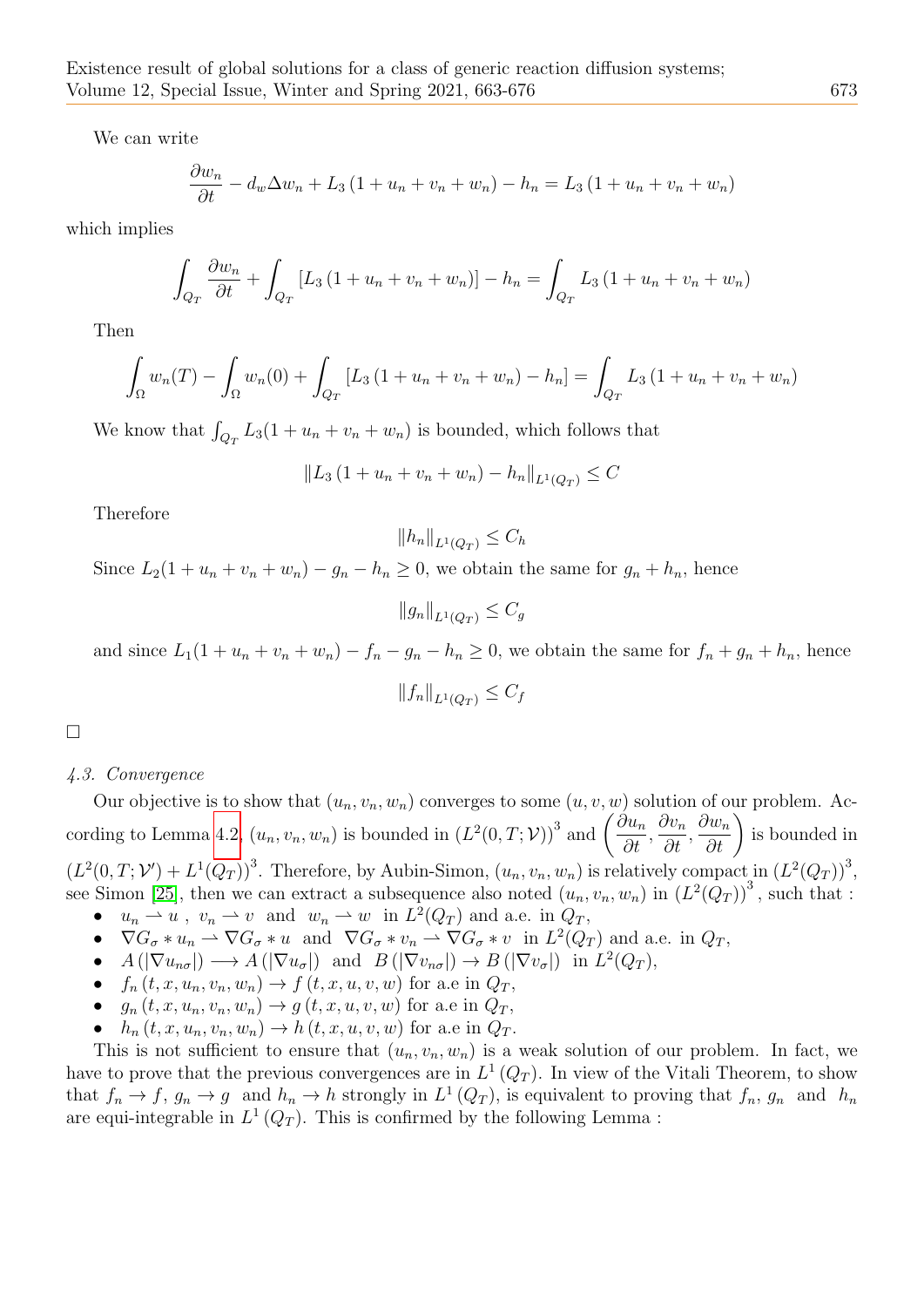**Lemma 4.3.** Under the additional assumption that, for  $R > 0$ ,

$$
\sup_{|r|+|s|+|q|\le R} (|f(t, x, r, s, q)| + |g(t, x, r, s, q)| + |h(t, x, r, s, q)|) \in L^1(Q_T)
$$

(i) There exists  $C > 0$ , such that

$$
\int_{Q_T} (u_n + 2v_n + 3w_n) (|f_n| + |g_n| + |h_n|) \le C
$$

(ii)  $f_n$ ,  $g_n$  and  $h_n$  are equi-integrable in  $L^1(Q_T)$ .

Proof . (i) Let

$$
R_n = L_1 (1 + u_n + v_n + w_n) - f_n - g_n - h_n
$$
  
\n
$$
S_n = L_1 (1 + u_n + v_n + w_n) - g_n - h_n
$$
  
\n
$$
P_n = L_1 (1 + u_n + v_n + w_n) - h_n
$$

and

$$
\theta_n = u_n + 2v_n + 3w_n \quad \text{and} \quad E_n = u_n + v_n + w_n
$$

we have by hypothesis (2.[2\)](#page-2-1)

$$
R_n \ge 0 \quad , \quad S_n \ge 0 \quad , \quad P_n \ge 0
$$

Combining the equations of system  $(4.1)$ , we have

$$
\frac{\partial \theta_n}{\partial t} - \xi_n = f_n + 2g_n + 3h_n
$$
  
= -R\_n + L\_1 (1 + u\_n + v\_n + w\_n)  
-S\_n + L\_2 (1 + u\_n + v\_n + w\_n)  
-P\_n + L\_3 (1 + u\_n + v\_n + w\_n)

where

$$
\xi_n = \text{div} \left( A\left( \left| \nabla u_{n\sigma} \right| \right) \nabla u_n \right) + 2 \text{div} \left( B\left( \left| \nabla v_{n\sigma} \right| \right) \nabla v_n \right) + 3 d_w \Delta w_n
$$

Multiplying by  $u_n + 2v_n + 3w_n$  and integrating over  $Q_T$ , we obtain

$$
\frac{1}{2} \int_{\Omega} \theta_n^2(T) + \int_{Q_T} \nabla \xi_n \cdot \nabla \theta_n + \int_{Q_T} (R_n + S_n + P_n) \theta_n
$$

$$
= \frac{1}{2} \int_{\Omega} \theta_n^2(0) + (L_1 + L_2 + L_3) \int_{Q_T} (1 + u_n + v_n + w_n) \theta_n
$$

which implies

$$
\int_{Q_T} (R_n + S_n + P_n) \theta_n \leq \int_{Q_T} |\nabla \xi_n| \cdot |\nabla \theta_n| + \frac{1}{2} \int_{\Omega} \theta_n^2(0) \n+ (L_1 + L_2 + L_3) \int_{Q_T} (1 + u_n + v_n + w_n) \theta_n
$$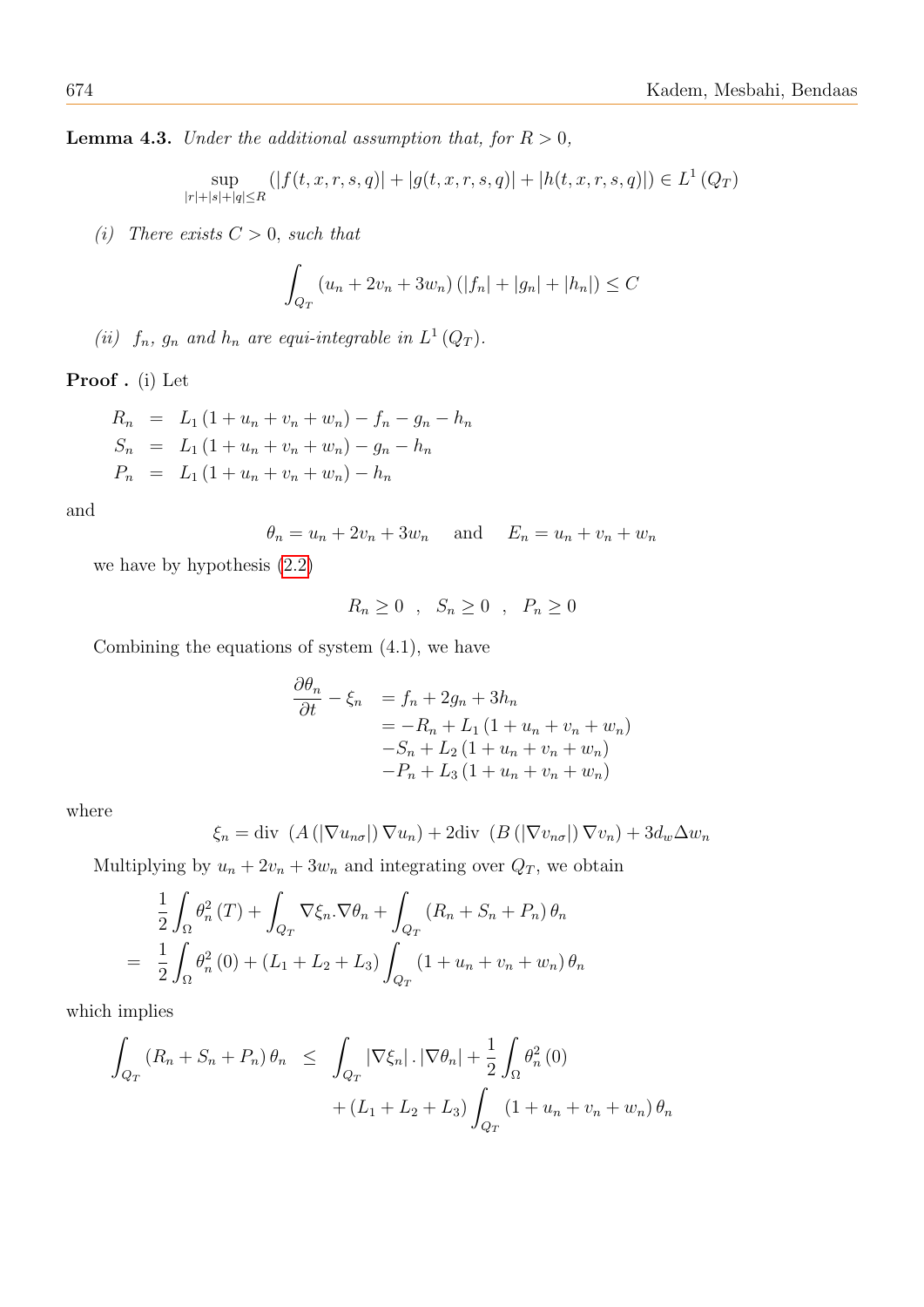Using Young's inequality, we conclude that

$$
\int_{Q_T} (R_n + S_n + P_n) \theta_n \leq \frac{1}{2} \int_{Q_T} \left[ |\nabla \xi_n|^2 + |\nabla \theta_n|^2 \right] + \frac{1}{2} \int_{\Omega} \theta_n^2(0) + (L_1 + L_2 + L_3) \int_{Q_T} (1 + u_n + v_n + w_n) \theta_n
$$
  

$$
\leq C
$$

By the previous lemmas, we obtain the desired result

(ii) We know that  $f_n$ ,  $g_n$  and  $h_n$  converge almost everywhere toward f, g and h. We will show that  $f_n$ ,  $g_n$  and  $h_n$  are equi-integrable in  $L^1(Q_T)$ . The proof will be given for  $f_n$ , however the same result holds for  $g_n$  and  $h_n$ . For this, we let  $\varepsilon > 0$  and prove that there exists  $\delta > 0$  such that  $|Y| < \delta$ implies that  $\int_Y f_n < \varepsilon$ . We have

$$
\int_{A} |f_{n}(t, x, u_{n}, v_{n}, w_{n})| = \int_{A \cap [E_{n} > k]} |f_{n}| + \int_{A \cap [E_{n} \le k]} |f_{n}|
$$
\n
$$
\leq \int_{A \cap [\theta_{n} > k]} |f_{n}| + \int_{A \cap [E_{n} \le k]} |f_{n}|
$$
\n
$$
\leq \frac{1}{k} \int_{A} (u_{n} + 2v_{n} + 3w_{n}) \cdot |f_{n}| + |A| \sup_{|u_{n}| + |v_{n}| + |w_{n}| \le k} |f(t, x, u_{n}, v_{n}, w_{n})|
$$

We can choose  $\delta$  small enough and a large k such that  $\int_Y f_n < \varepsilon$ . In the same way, we treat  $g_n$  and  $h_n$ .  $\Box$ 

### References

- <span id="page-12-0"></span>[1] A. Aarab, N. Alaa and H. Khalfi, Generic reaction diffusion model with application to image restoration and enhancement, Elect. J. Diff. Eq. 125 (2018) 1–12.
- <span id="page-12-8"></span>[2] N. Alaa and M. Zirhem, Bio-inspired reaction diffusion system applied to image restoration, Int. J. Bio-Inspired Comput. 12(2) (2018) 128–137.
- [3] N. Alaa, M. Ait Oussous and Y. Ait Khouya, Anisotropic and nonlinear diffusion applied to image enhancement and edge detection, Int. J. Computer Appl. Tech.  $49(2)$   $(2014)$  122–133.
- <span id="page-12-1"></span>[4] N. Alaa, M. Ait Oussous, W. Bouarifi and D. Bensikaddour, Image restoration using a reaction diffusion process, Elect. J. Diff. Eq. 197 (2014) 1–12.
- <span id="page-12-2"></span>[5] L. Alvarez, F. Guichard, P.L. Lions and J.M. Morel, Axioms and fundamental equations of image processing, Arch. Rational Mech. Anal. 123 (1993) 199–257.
- <span id="page-12-3"></span>L. Alvarez, P.L. Lions and J.M. Morel, Image selective smoothing and edge detection by nonlinear diffusion II, SIAM J. Numerical Anal. 29(3) (1992) 845–866.
- <span id="page-12-9"></span>[7] H. Amann, Dynamic theory of quasilinear parabolic equations, ii. reaction diffusion systems, Differential Integral Equations Vol. 3 (1990), no. 1, 13–75.
- <span id="page-12-10"></span>[8] P. Benilan and H. Brezis, Solutions faibles d'équations d'évolution dans les espaces de Hilbert, Ann. Inst. Fourier (Grenoble), Tome 22(2) (1972) 311–329.
- <span id="page-12-4"></span>[9] F. Catté, P.L. Lions, J.M. Morel and T. Coll, Image selective smoothing and edge detection by nonlinear diffusion, SIAM J. Numerical Anal. 29(1) (1992) 182–193.
- <span id="page-12-7"></span>[10] W.S. Du and Th. M. Rassias, Simultaneous generalizations of known fixed point theorems for a Meir-Keeler type condition with applications, Int. J. Nonlinear Anal. Appl.  $11(1)$  (2020) 55–66.
- <span id="page-12-5"></span>[11] J. Fröhlich and J. Weicker, *Image Processing Using a Wavelet Algorithm for Nonlinear Diffusion*, Report 104, Laboratory of Technomathematics, University of Kaiserslautern, Kaiserslautern, 1994.
- <span id="page-12-6"></span>[12] S.M.R. Hashemi, H. Hassanpour, E. Kozegar and T. Tan, Cystoscopic Image Classi cation Based on Combining MLP and GA, Int. J. Nonlinear Anal. Appl. 11(1) (2020) 93–105.